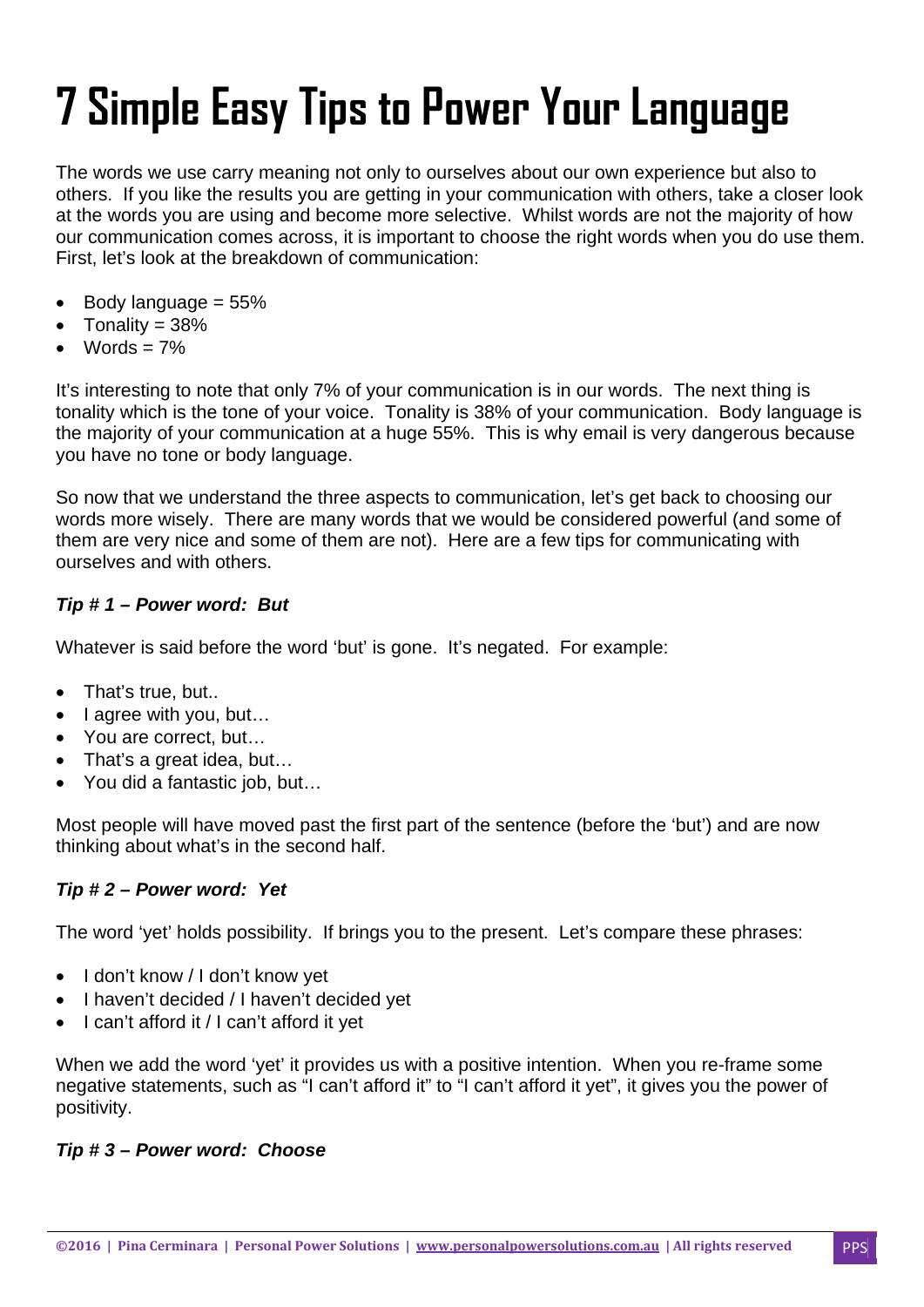The word 'choose' gives you power and responsibility. The following phrases are examples of owning your thoughts, emotions and actions. These are phrases you may be saying to yourself, rather than actually spoken out loud.

- I choose not to be offended
- I choose to be happy
- I choose not to know
- I choose to be lazy
- I choose to take action

## *Tip # 4 – Power words: Always / Never*

The word 'always' and its mirrored twin 'never' are powerful in that they are usually inaccurate. Using these words are trust killers because they rarely represent what we really mean. We build trust when we say what we mean. The reason that most people use these words is to make the other person feel bad and guilty. Avoid them.

#### *Tip # 5 – Power word: Try*

The word 'try' reduces your power. It's a 'sitting on the fence' word. Your either going to do something or you're not. What's try? Using 'try' gives people permission to fail because it means that they can claim that they have 'tried'. People who really and truly achieve goals will not say "I will try". Instead they will say "I will do" or better yet "I must do".

A wise person once said: "Do, or do not. There is no 'try.'"

#### *Tip # 6 – Power phrase: I don't want…*

This is 'moving away from' language. For example, saying "I don't want to eat junk food" is moving away from language as this is something that you don't want. 'Moving towards language' is when you say what you want. For example, saying "I want to eat healthy food". The unconscious mind does not process negatives, eg don't, can't, won't. Saying what you don't want will only give you more of what you don't want. It is more powerful to say things and use the words of what you want, so that you can get more of what you actually want.

## *Tip # 7 – Power phrase: I am…*

These are two of the most powerful words. What comes after these words create what you are instructing yourself to think, believe and feel in a certain way. You are telling yourself what to filter in and out and to allow into your awareness. You are creating the reality of what you have said. Consider phrases such as

- $\bullet$  I am guilty
- I am happy
- I am ugly
- I am awesome
- I am a failure
- I am successful

When you start a sentence with "I am", choose very wisely what are you going to put after them?